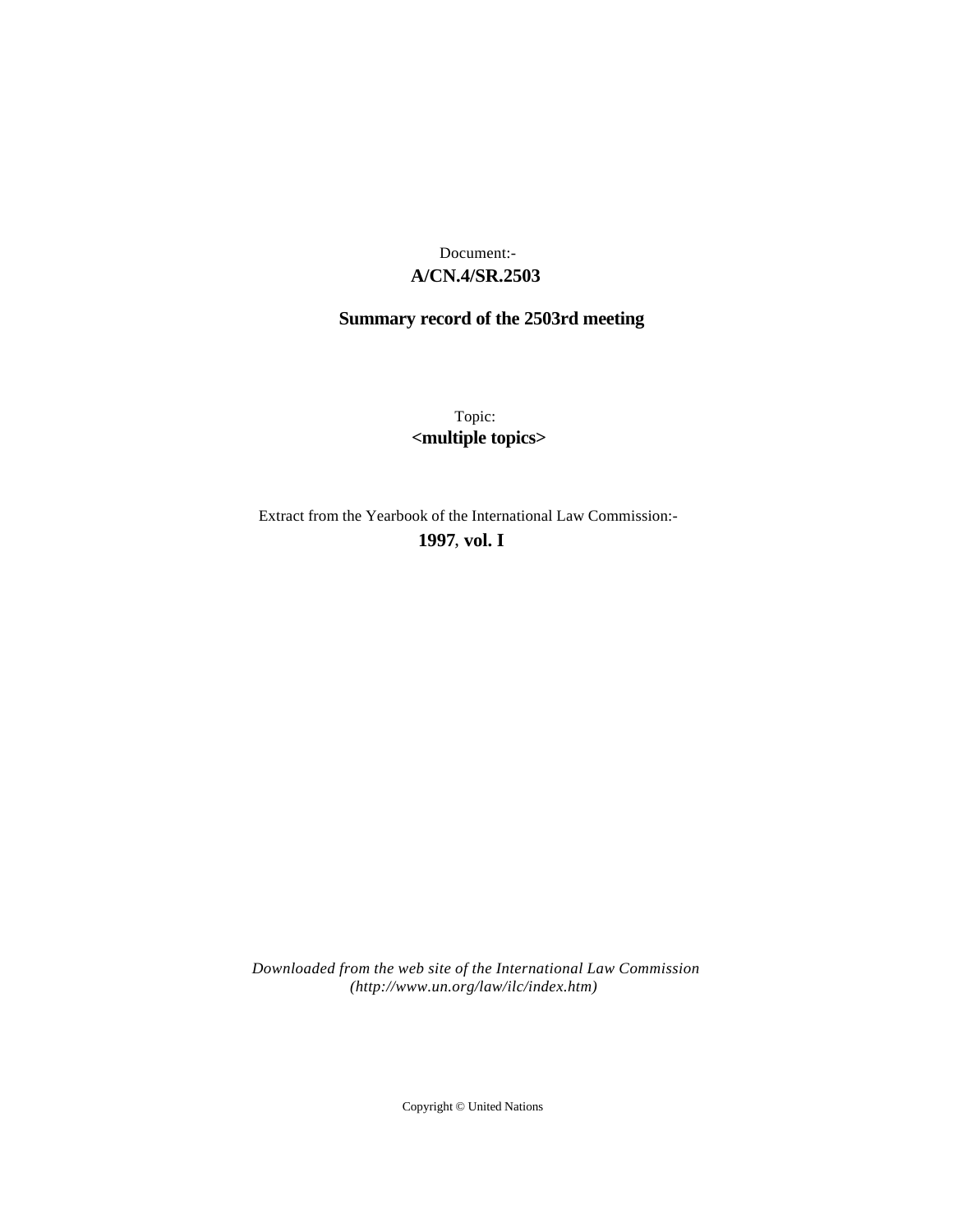cedure whose implementation in practice could not be considered desirable.

*The meeting rose at 1.05p.m.*

### **2503rd MEETING**

*Wednesday, 2 July 1997, at 10.05 a.m.*

*Chairman: Mr. João Clemente BAENA SOARES* 

later: Mr. Alain PELLET

*Present:* Mr. Addo, Mr. Al-Baharna, Mr. Al-Khasawneh, Mr. Bennouna, Mr. Candioti, Mr. Crawford, Mr. Dugard, Mr. Economides, Mr. Ferrari Bravo, Mr. Galicki, Mr. Goco, Mr. Hafner, Mr. He, Mr. Kabatsi, Mr. Kateka, Mr. Lukashuk, Mr. Mikulka, Mr. Pambou-Tchivounda, Mr. Sreenivasa Rao, Mr. Rodriguez Cedeno, Mr. Rosenstock, Mr. Simma.

#### **Reservations to treaties** *{continued)* **(A/CN.4/477 and Add.l and A/CN.4/478,<sup>1</sup> A/CN.4/479, sect. D, A/CN.4/L.540)**

## [Agenda item 4]

### SECOND REPORT OF THE SPECIAL RAPPORTEUR *{concluded)*

Mr. CRAWFORD said that he was not sure about the legal nature of the procedure relating to the determination of the impermissibility of a reservation to a treaty which was either prohibited by the provisions of the treaty itself or incompatible with its object and purpose.

2. He recalled that, in the *Belilos* case,<sup>2</sup> the issue had been not whether the particular reservation was or was not incompatible with the object of the Convention, but, rather, since the Convention allowed only for certain reservations, whether the Swiss declaration had or had not been one of the permissible reservations. Under article 19 of the 1969 Vienna Convention there was no difference between impermissibility resulting from a breach of the provisions of a treaty and impermissibility as a result of incompatibility with the object of the treaty.

3. The Special Rapporteur approved of the situation in which a State whose reservation had been deemed incompatible with the object of a treaty redefined its relationship to that treaty either by withdrawing its reservation or by reformulating it in order to make it compatible, or by accepting that it was not actually a party to the treaty. That was a situation, however, that called for further analysis. The 1969 Vienna Convention codified methods of formulating and withdrawing reservations, but did not provide for withdrawal from a treaty by a State which had made an impermissible reservation. A State that withdrew from a treaty was simply clarifying the attitude that it was regarded as having had at the time of its acceptance, in conformity with the underlying principle of consent. That State was thus shedding a kind of retrospective light on the position it was considered to have held at the time it had become a party. If such were indeed the case, the State could not have "carte blanche" to reformulate its reservation so as to rewrite its obligations. If it consented to become a party to the treaty, it then had certain obligations from which it could not unilaterally resile. By reformulating its reservation, therefore, it confirmed its status as a State party.

4. It might perhaps be useful for the Commission to reflect further on the exact modalities of that procedure, which was presumably a customary procedure not expressly provided for in the 1969 Vienna Convention.

5. The draft resolution proposed by the Special Rapporteur at the end of the second report (A/CN.4/477 and Add. 1 and A/CN.4/478) should be referred to the Drafting Committee, even though, as Mr. Economides had said, it was perhaps premature to give it the form of a final resolution. The Drafting Committee must have the opportunity to come up with a generally accepted text, as it would be a shame to submit a resolution to the General Assembly on which the Commission still had divergent views.

6. Mr. ROSENSTOCK, referring to the situation of a State that formulated a reservation subsequently deemed to be invalid because it violated a specific prohibition of the treaty or because it was incompatible with the object and purpose of the treaty, as well as the legal relationship which the State would, according to Mr. Crawford, maintain with the treaty in question, said Mr. Crawford believed that the State had less latitude to react to that decision of impermissibility because it had previously been regarded as a party to the treaty. In his own view, that State was, rather, in exactly the same situation as one which had not yet taken any decision on the treaty.

7. Mr. CRAWFORD said that the situation was somewhat artificial, insofar as, upon the rejection of its reservation, the State was simply specifying what it should have specified from the outset. That was what Switzerland had done, in the *Belilos* case, formulating a reservation upon its acceptance of the Convention for the Protection of Human Rights and Fundamental Freedoms which had not been in conformity with article 64 of that Convention and then modifying the reservation when it had been challenged. $3$ 

<sup>1</sup> See *Yearbook . . . 1996,* vol. II (Part One).

 $2$  See 2500th meeting, footnote 16.

<sup>&</sup>lt;sup>3</sup> See Council of Europe, *Yearbook of the European Convention on Human Rights,* vol. 31 (1988), p. 5.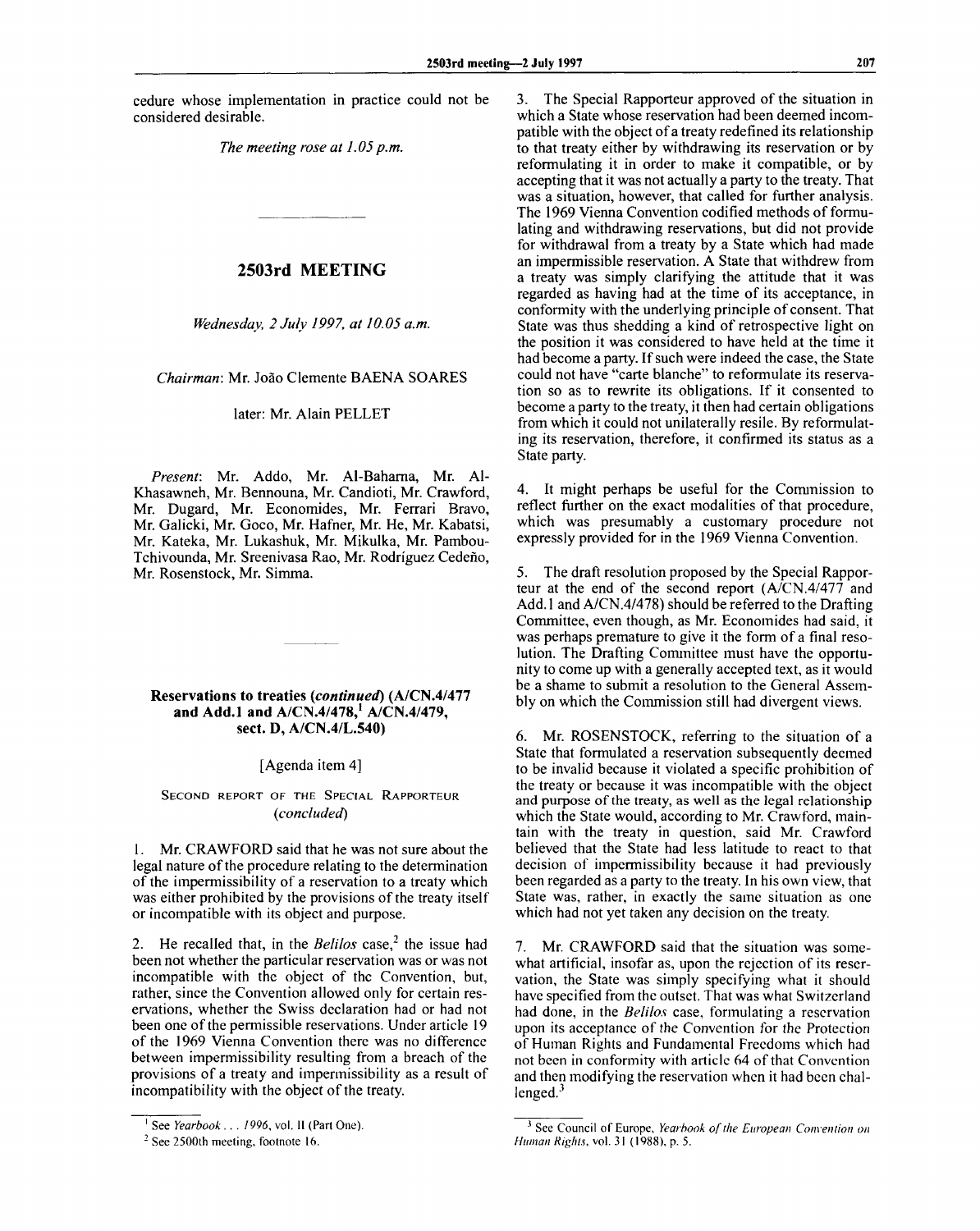8. According to the assumptions made by the Special Rapporteur, if a State's consent to a treaty was unequivocally conditioned by a reservation so that it was clear that it was becoming a party to the treaty only on that condition and the condition was unacceptable, there was no question of severing the reservation from the treaty; it was a question of interpretation of the State's intentions. At the global level, it was extremely difficult to "sever" a reservation and it was the intentions of the particular State that must be questioned: if it was seeking to become a party to the treaty, it could reformulate the terms of its consent to make them acceptable. That reformulation was, as it were, retroactive in effect. Otherwise, its initial acceptance would have to be considered void and all of the constitutional procedures required for it to participate in the treaty would have to be undertaken anew. Those procedural questions were considerably complex and should be studied further.

9. Mr. LUKASHUK said that, in the specific case of the human rights instruments, the legal position of the State whose reservation had been judged impermissible was that of a putative State party. If that State had indicated that it agreed to be bound by the obligations of the treaty, it could be presumed that it wished to participate in the treaty and that it was doing so up to the moment at which the problem of the permissibility of its reservation had been raised. If the problem was solved by excluding the reservation, the State's participation was clearly cancelled, but, before the decision was taken, the State must be considered to be a party to the treaty.

10. Mr. Sreenivasa RAO said that the enormous problem of reservations to treaties seemed to have taken on a life of its own and was leading the Commission into extremely complex areas, such as the relevance of reservations to the definition of customary international law, the competence of monitoring bodies to determine the permissibility of reservations, the legal authority and effects of the conclusions of those bodies on the position of reserving States and so forth. He wondered whether it was appropriate for the Commission at the current stage of its work to delve further into all those questions. He asked whether it would not be better to proceed with much more circumspection rather than attacking them head on.

11. Equal caution should be shown in the choice of the text the Commission would eventually submit to the General Assembly, whether it was a declaration, a resolution or much more nuanced recommendations. The subject under study was very important and would certainly retain the attention of several of the large bodies that would also deal with it, such as the human rights bodies and the Assembly itself. That was why the draft proposed by the Special Rapporteur should be referred to the Drafting Committee to consider not only its content, but also the form it should take. The best solution would probably be to make it an "opinion" or "conclusions" or, ideally, "preliminary views", to which the Commission could return after hearing the comments of the Assembly and other bodies.

12. He drew attention to what he thought was a contradiction: if it were concluded that the Vienna regime was universally applicable to all treaties, human rights instruments could not be treated separately at the same time because, at the current stage in the Commission's thinking, they did not yet constitute a separate case. Whatever the solution, it would have far-reaching effects: if the Commission considered that the human rights treaty monitoring bodies were entitled to exercise their competence to determine the permissibility of a reservation, it provided them with a confirmation which was useless, but which would certainly create a lot of excitement in the General Assembly; if it decided that they were not so entitled, it would be calling several things into question. That was also another reason why the Commission should limit itself to "preliminary" conclusions, with the possibility of returning at a later date to the problem raised by those bodies.

13. The competence of the monitoring bodies could be evaluated only in terms of the particular instrument. Those bodies had a mandate, which was to monitor the promotion and respect of the instrument from which they emanated, but also to monitor the behaviour of each State in terms of its acceptance of that instrument. It should be recalled that, in most cases, reservations did not constitute the sine qua non for accepting a treaty, but simply an indication of the circumstances, time periods and conditions under which a State, for reasons related to its social and political situation and so forth, would fulfil its contractual obligations. He was inclined to think that the bodies in question did an excellent job when it came to the promotion of human rights. They were competent to decide on the manner in which States parties conducted themselves with regard to the treaty, to make comments to those States and to guide them. It could be observed that States generally respected their conclusions, and that attested to the efficiency of the system.

14. He fully endorsed the conclusions set forth by the Special Rapporteur at the end of chapter II, section B, of his second report. He also endorsed those contained in the draft resolution to be referred to the General Assembly. However, it seemed to him that too peremptory an approach should be avoided, for example, with regard to general comment No. 24 (52) of the Human Rights Com $m$ ittee,<sup>4</sup> the relevance of reservations to customary international law and various other questions which it was not for the Commission to resolve.

15. Mr. CRAWFORD said he was under the impression that, in Mr. Sreenivasa Rao's opinion, the Commission should not deal with the relationship between reservations and customary international law. He would not go into detail, but, whatever form it took, the final text should imply that, regardless of whether States became parties to a treaty or to certain of its provisions, customary international law continued to govern the subject-matter of the treaty. Any situation which suggested that the fact of making a reservation to a treaty authorized the reserving State to derogate unilaterally from customary international law should be avoided at all costs.

16. Mr. RODRIGUEZ CEDENO said he wished to refer to the role that should be played by human rights treaty monitoring bodies in evaluating the admissibility of reservations to human rights instruments.

**<sup>4</sup> See 2487th meeting, footnote 17.**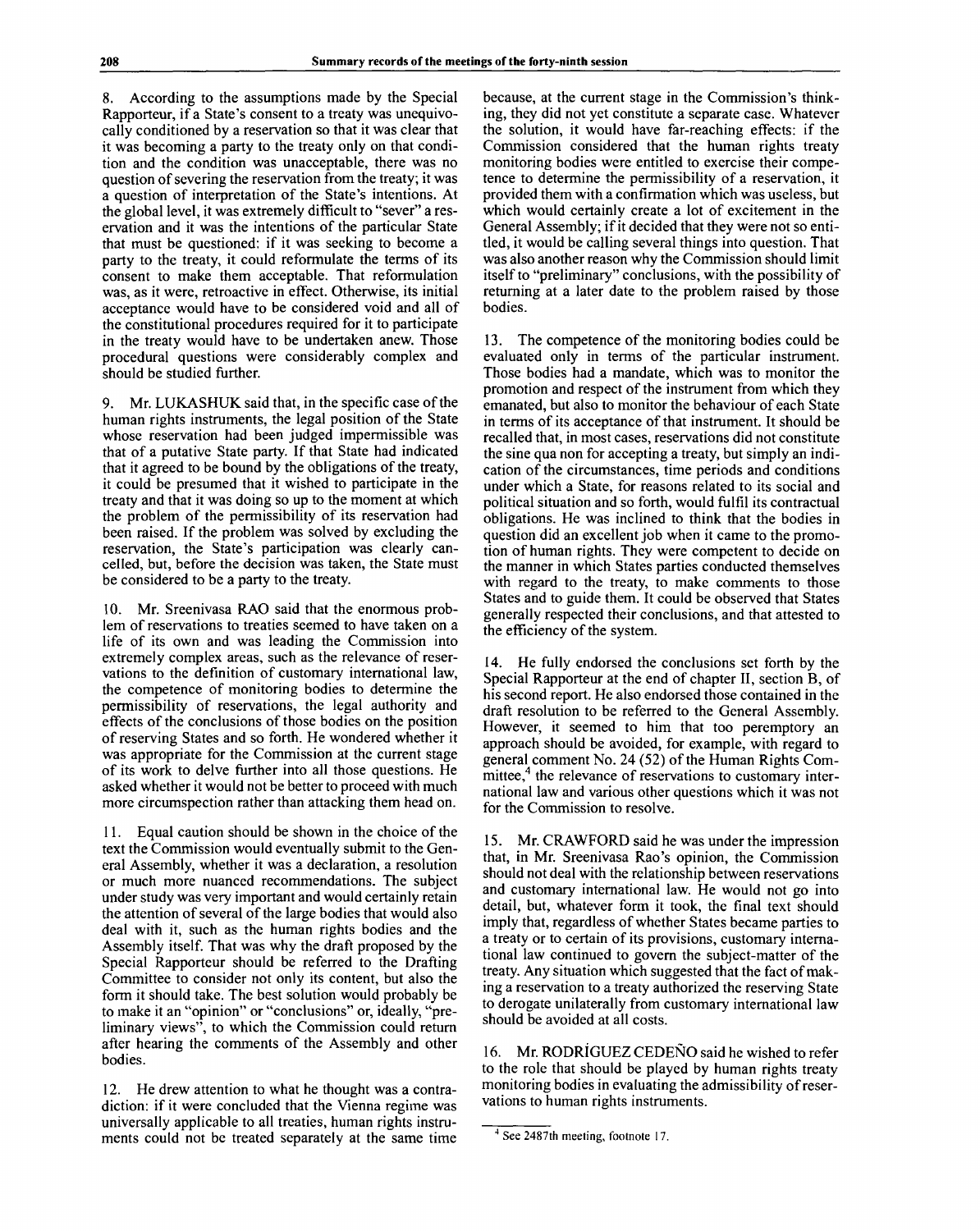17. It would be useful for the specific nature of human rights instruments to be taken into account, particularly with regard to reservations. It was true that the Vienna regime was adaptable to those treaties, but there were lacunae in that regime which should be filled. For example, additional rules could be drawn up for those treaties, calling on the monitoring bodies to participate more or less directly in determining the permissibility and admissibility of reservations. That function should naturally be seen from a viewpoint which, while open-ended, would remain compatible with the general function stipulated in the instrument under consideration. In no case were those jurisdictional bodies that would be able to take the place of States in determining the permissibility of reservations. Their opinion would simply carry the weight of a recommendation.

18. As provided for in the draft resolution at the end of the second report, specific clauses could be included in the future instrument in order to settle the question.

19. Mr. PELLET (Special Rapporteur), summing up the discussion on chapter II, section C, of his report, said that he had not had enough time to give detailed consideration to all the extremely interesting comments made during the discussion, but he had taken note of a number of substantive issues.

20. The first issue related to the possibility that States could formulate reservations to treaty provisions that reproduced either customary norms or rules *of jus cogens.* If he had correctly understood Mr. Rosenstock's comment on the subject, while agreeing that nothing prevented a State from formulating a reservation to a customary norm, he wondered why the same was not true in respect *of jus cogens.* Upon reflection, the same principles could be found to apply in both cases, those principles being: that, while a State could not, by means of a reservation to a treaty, evade the application of a rule of international law that would otherwise be applicable to it, as Mr. Crawford and Mr. Sreenivasa Rao had quite rightly pointed out, it could object to the actual inclusion of the rule in a treaty, with the consequences that such inclusion would have, particularly with regard to the monitoring of the application of that rule by the treaty body possibly set up. It therefore followed that a State could formulate a reservation to a treaty rule embodying a peremptory norm, but that such a reservation could not apply to the substance of the law; it could apply only to the consequences of the inclusion of the rule in the treaty. The State did have a bit more latitude with regard to reservations to treaty provisions that incorporated a customary norm. There was no denying the fact that it could formulate a reservation on the actual substance of the norm if, persisting in its objection, it felt the need to make its continued objection known; and that reservation could be accepted by the other States under the same conditions to which any other acceptance would be subjected because, as he had pointed out in chapter II, section B.3, of his second report, States could always derogate from customary norms by agreement *inter se.* That was not the case of peremptory norms.

21. Mr. Crawford, Mr. Rosenstock and Mr. Lukashuk, *inter alia,* had had an interesting exchange of views on whether a State that had made a reservation that ultimately proved to be impermissible or contrary to the pur-

pose or object of the treaty should nevertheless be considered to be bound by that treaty from the outset. In his view, only the State itself could answer that question. If the State acknowledged a posteriori that it had made an impermissible reservation and agreed to withdraw or modify it, it was fully entitled to consider itself as being bound by the treaty from the outset, but, if it considered that its acceptance of the treaty was conditional on its reservation and that reservation had not been accepted, it could take the view that it had never been bound by the treaty, without prejudice to the attitude it would ultimately adopt. In any event, it was for the State and the State alone to decide, and not for the experts, either in the Commission or in ICJ.

22. Another point of which he had taken note was the question whether a compromise had been reached at the United Nations Conference on the Law of Treaties, $5$  on the issue of reservations. He would not take sides in the discussion that had pitted Mr. Lukashuk and Mr. Rosenstock against Mr. Hafner, the two sides perhaps having seen the problem from different angles. The proceedings of the United Nations Conference on the Law of Treaties seemed to indicate that there had been no public "bargaining" on reservations and that it had been at the very last minute that the Union of Soviet Socialist Republics (USSR) had finally won the inclusion of the extraordinary paragraph 3 of article 21 which had the paradoxical result that an objection could have the same effect as acceptance. Like Mr. Hafner, however, the view could be taken that it had essentially been to avoid destroying the balance in a structure that had been built up so painstakingly that many States, particularly the Western countries, had refrained at that time from challenging the reservations regime.

23. As to the already much discussed issue of the specific nature of human rights treaties, he came back to Mr. Simma's comment (2502nd meeting) that article 60, paragraph 5, of the 1969 Vienna Convention did not refer to human rights instruments. Not only did he think that was incorrect, for the wording of that provision was broad enough to include such instruments, but he also found it strange to wish to confine those instruments to a narrow category from which humanitarian conventions would be excluded. The problem of reservations arose in exactly the same way in respect of human rights treaties *stricto sensu* and of humanitarian treaties, since any form of reprisals was obviously excluded in both cases. In his opinion, and, on that point, he shared Mr. Rosenstock's views, the main conclusion that could be drawn from article 60, paragraph 5, as well as from article 20, paragraphs 1 and 2, of the 1969 Vienna Convention was that, when the authors of the Convention had found it necessary to establish a separate regime for treaties with a specific object, they had not hesitated to do so.

24. Those considerations brought him to the question of the unity of the reservations regime. While no one appeared to have questioned such unity, at least in general terms, the opinions of the members of the Commission had been more divided on the need for or advisability of establishing a special regime for human rights instru-

<sup>5</sup> See 2499th meeting, footnote 14.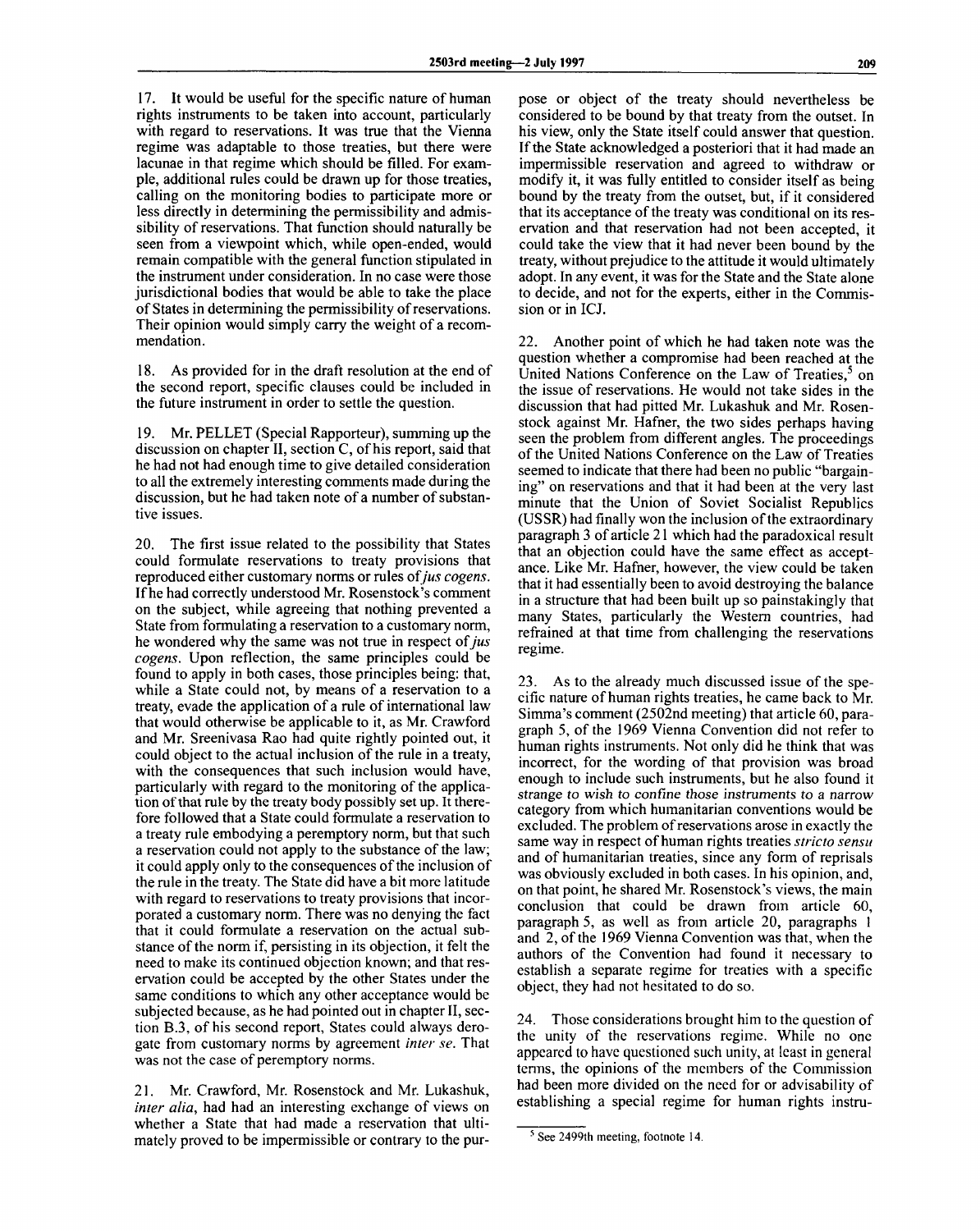ments. Although some members, such as Mr. Kateka and Mr. He, who could hardly, in as much, be accused of hostility to human rights, had been categorically opposed to doing so, others, including Mr. Simma and Mr. Dugard, were very clearly in favour of allowing such specificity. In order to do so, however, they had to move from the normative to the institutional level for lack of normative arguments, something which two members had not failed to point out.

25. Even if that was an institutional problem, the Commission must not refrain from discussing it, if necessary. The consideration of the issue was required by the machinery of the Vienna regime, which established a system to "monitor" reservations by means of objections. One of the biggest problems raised by the involvement of human rights bodies in that area was to determine whether "their" system, that is to say the system they wanted to have States accept, could and should replace the one established by the instrument concerned, for that was precisely the implication of general comment No. 24 (52) of the Human Rights Committee. For reasons he had gone into at length in his second report, he did not think that that was acceptable.

26. However, he did not think that the monitoring bodies could be prohibited from giving their opinion on the permissibility of reservations, even if certain members of the Commission seemed shocked by that possibility. He had gone into that question as well at length in his second report, but was grateful to Mr. Lukashuk for having provided him with additional arguments based, *inter alia,* on the general law of international organizations.

27. He wished to open a terminological parenthesis on that very subject of the treaty bodies. In English, the term was "treaty bodies", literally meaning or "bodies established by the treaties", which seemed to be an excellent name. It did not, moreover, apply only to human rights instruments and helped to define the elements of the problem.

28. As many speakers, including Messrs. Bennouna, Crawford, Hafner, Kateka, Pambou-Tchivounda, Sreenivasa Rao and Rosenstock had pointed out, the term meant that the "treaty bodies" could not be said to have greater powers in respect of reservations than those they had been given to carry out their primary function of monitoring the implementation of a treaty. As indicated in the conclusion of chapter II, section C, of the report, the legal force of the findings made by these bodies in the exercise of that determination power cannot exceed that resulting from the powers given them for the performance of their general monitoring role. In other words, while those bodies were indeed entitled to determine the permissibility of a reservation within the framework of their mandate, their findings had binding force only if they had been accorded decision-making powers in one way or another. To his knowledge, however, and even if certain passages in general comment No. 24 (52) of the Human Rights Committee seemed to imply the opposite, no international human rights body had been given such powers.

29. The situation was perhaps different in certain regional systems, such as the inter-American system or the European one. But those cases were too specific to serve as valid examples, for the solutions adopted at those levels to be transposable to the international level or for the Commission to use them as models. That did not mean, however, that such trends should not be taken into account, even if, as Mr. Galicki had quite rightly pointed out (2502nd meeting), the trends were not always as well defined as some members affirmed.

30. Most members of the Commission seemed to agree with him that it would not be wise to get bogged down in regional human rights rules.

31. Some speakers had also taken the view that the Commission must likewise not concern itself with the problem at the international level, while other speakers had indicated that they had some doubts in that regard. The first of the two main arguments given was that such an exercise would be premature as long as there was still a great deal of uncertainty about the legal regime of reservations. He did not dispute the fact that that question was well founded and he was entirely in agreement with members of the Commission such as Messrs. Galicki, Economides, Hafner and Lukashuk, who had rightly emphasized that the relationship between article 19 and articles 20 and 21 of the 1969 Vienna Convention was not at all clear. It was, after all, the crux of the debate about permissibility and opposability, which would be the subject of the fourth report that he intended to submit later on. All throughout the second report, however, he had carefully avoided taking a position on that issue because he sincerely believed that that was not essential at the current stage of analysis for the purposes proposed in the draft resolution. Whatever system was adopted, the Commission was currently concerned with the power of the treaty bodies to make findings, and its limitations; it was on that aspect that he would like the Commission to focus its thinking. Since a start had to be made somewhere, he had, with the approval of nearly all members of the Commission, thought that the Commission could adopt a position on that aspect without necessarily making a final pronouncement on the entire issue. The second major argument against the idea of taking positions was that that would be a blow to the excellent progress currently being made on the initiative of the monitoring bodies. That view had been defended primarily by Mr. Simma and Mr. Dugard, who both seemed to be in favour of the idea of the draft text, but, like Mr. Economides, had reservations about the content.

32. While he agreed that nothing must be done to strike a blow against human rights, he did not think that that meant the Commission, which was responsible for the codification and progressive development of international law, should play Pontius Pilate in a debate of which it could not but be aware and not be fully involved in that debate or, most importantly, that, by issuing a reminder that human rights instruments were treaties, that is to say instruments based on the consent of States, something which was self-evident, the Commission was doing any harm to the noble cause of human rights. Quite the contrary, by adopting a position that was too intransigent and rigid, the monitoring bodies risked discouraging well-disposed States and dissuading reticent ones. He would have no objection, however, if the Drafting Committee considered ways of improving the text so that the future would be secure and he was ready to take part in that effort.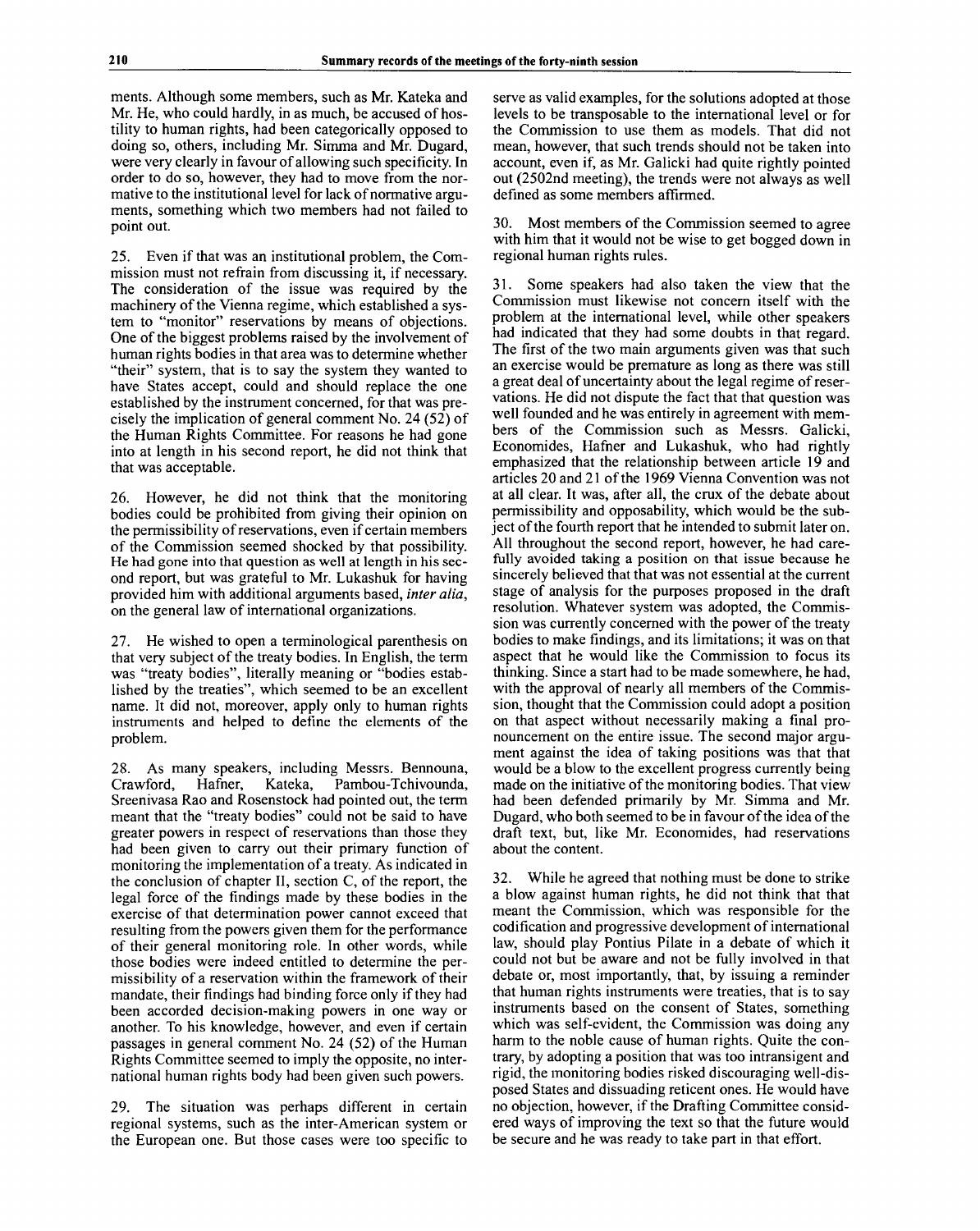33. One of the final points was whether the text should take the form of a resolution, a draft resolution—and, if so, whether it should be a draft resolution of the Commission or addressed to the General Assembly—a recommendation, conclusions or even a preliminary opinion, as Mr. Sreenivasa Rao had suggested. In introducing the last part of his second report, he had explained why he thought that nothing prevented the Commission from adopting a resolution and some members had supported that point of view. Nevertheless, he had no fixed ideas on the matter; what was important was not so much the name the Commission would give to the text, but the fact that it would be taking a position. A resolution simply offered the advantage of stressing how much importance the Commission attached to the topic.

34. Furthermore, for reasons connected with his last point, he did not think it very urgent for the Commission to take a decision on that question. As he had indicated when introducing the last part of the report, it would, in his view, be wise if the Commission formally consulted the competent human rights bodies because, while it was certainly involved in the debate and had a duty to adopt a position, as those bodies themselves expected it to do, it was not the only party concerned and therefore had to establish a dialogue with the other parties. His answer to the fear repeatedly expressed by Mr. Goco that the Commission would run into the intransigence of those bodies was, first, that that was a risk to be taken and that refraining from consulting those bodies would not make them any less intransigent and, secondly and more importantly, that he did not think their intransigence was as radical as some people claimed. If the Commission's arguments were sound, the bodies in question would study them and, in trying to respond to them, would perhaps realize that they had to some extent gone a little astray; they might also be all the more receptive if the position the Commission took was a balanced one, that is to say as far removed from the excesses of general comment No. 24 (52) of the Human Rights Committee as from those of the States which had indignantly criticized the positions adopted by the Committee, the United States of America, France and the United Kingdom of Great Britain and Northern Ireland foremost among them. He therefore believed that the Commission had to try to obtain the reactions of the human rights bodies operating within the framework of the United Nations which Mr. Kateka had listed so painstakingly in his first statement (2500th meeting).

35. As to whether the Commission was empowered to do so, he said that article 16, subparagraph *(e),* article 17, paragraph 2 *(b),* and article 26 of its statute obviously implied that it was and that, as Mr. Simma had pointed out, article 25 expressly provided that it was. Article 25, paragraph 1, read:

The Commission may consult, if it considers it necessary, with any of the organs of the United Nations on any subject which is within the competence of that organ.

There could naturally be no question of bypassing the General Assembly and it went without saying that the text which the Commission would adopt would have to be included in its report and that the comments of Governments in the Sixth Committee would, as always, be most useful and welcome. He saw no reason why the Commission should forego the opinion of the bodies which had set

the debate in motion or why it should be so arrogant as to fail to consult them when its statute invited it to do so or to fail to meet their expectations concerning a possible review of the whole issue. On the question of form, he was prepared to go along with any solution except that of draft articles accompanied by commentaries, to which the topic really did not lend itself. In his view, the discussion on the question of form could wait, but the Commission did have to take a prompt decision on whether to refer the text to the Drafting Committee, failing which it would find itself unable to consult anyone about anything.

36. The CHAIRMAN said that, as it neared the end of an intense and frank debate on chapter II of the Special Rapporteur's second report, the Commission was called upon to make observations and reach certain conclusions on the topic of reservations to treaties. Those observations and conclusions would, of course, be only of a provisional nature. Given that the Commission had had the Special Rapporteur's first report on the topic before it since the forty-seventh session in 1995, it would seem timely to present some interim results to the General Assembly and the draft resolution prepared by the Special Rapporteur provided a suitable working basis. There were, of course, substantial differences of opinion among members on both the content and the form of the proposed draft, but, in his view, it contained the elements necessary for the continuation of the Commission's work. He therefore proposed that the Commission should refer the draft resolution to the Drafting Committee as a working basis. The Drafting Committee would be expected to reflect on and ponder all the views expressed in plenary, decide what observations could be made and conclusions drawn at the current stage and consider a suitable form in which those observations and conclusions might be drafted. The Drafting Committee would submit its report to the Commission, which would then be in a position to take a decision.

37. Mr. BENNOUNA noted with interest the Chairman's suggestion that, if the Commission referred the proposed text to the Drafting Committee, it would be up to the latter to decide on the question of its form. It was apparently not certain that the form of a draft resolution would be finally maintained. He recalled that, except in the case of the resolution on confined transboundary groundwater attached to the draft articles on the law of the  $\overline{a}$  non-navigational uses of international watercourses,  $\overline{b}$  the Commission had never followed such a procedure. While he had doubts about the question of form, he endorsed the proposal that the Commission should adopt a position on the topic.

38. Mr. PELLET (Special Rapporteur) said that it was not for the Drafting Committee to determine the form the draft should take and, in fact, the Commission itself did not need to adopt a final decision in that regard at the current session. It would be up to the Drafting Committee to adopt a position on a text which would in any case represent an opinion of the Commission. The Commission would decide later what it wanted to do with the text.

39. Mr. SIMMA said that it would be difficult for the Drafting Committee to arrive at a result in the absence of

<sup>6</sup>  *Yearbook . . . 1994,* vol. II (Part Two), p. 135.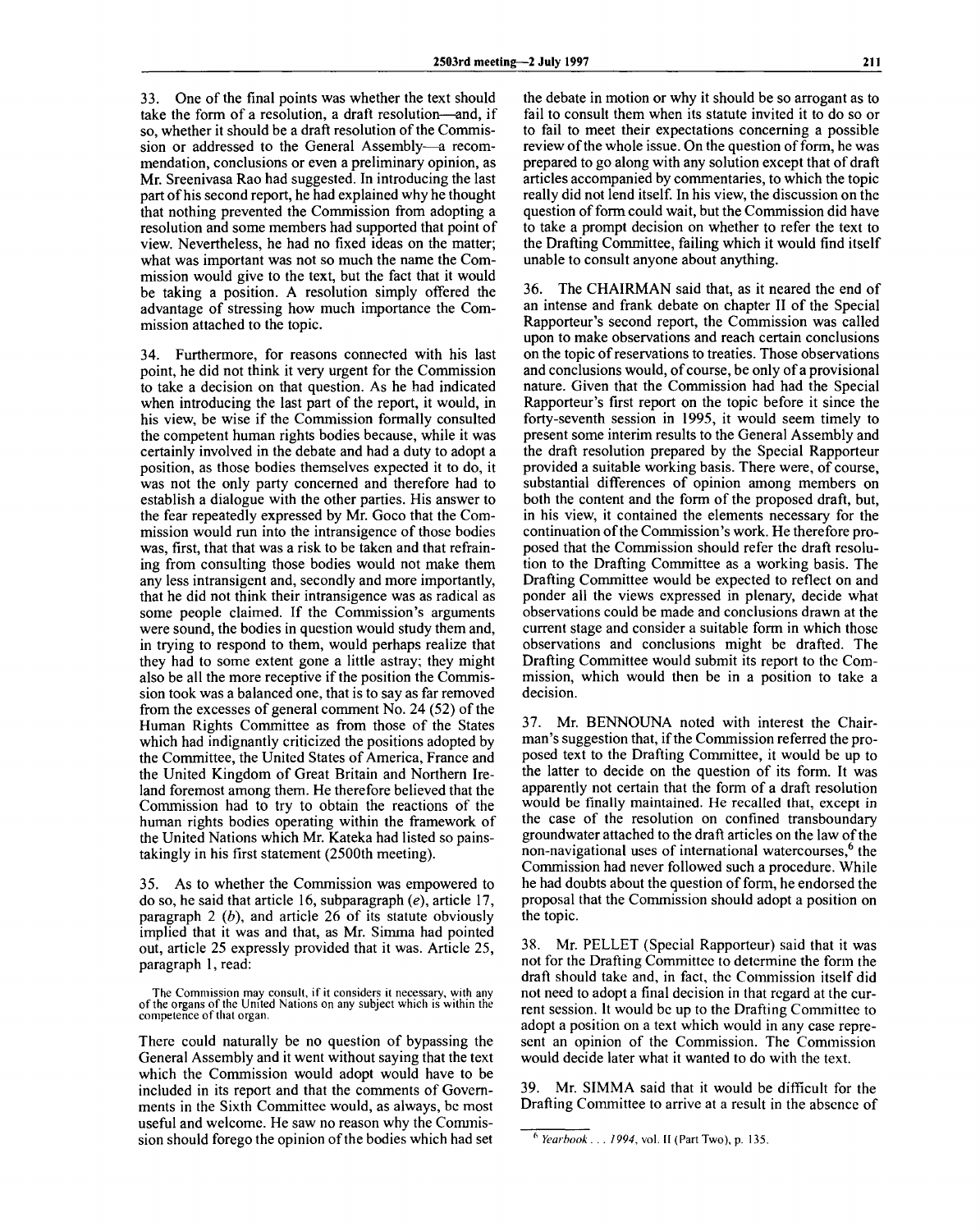any preliminary decision on the form of the text. The type of wording used would depend largely on that decision; the wording of a conclusion would be more restrained, that of a resolution more emphatic. That meant that the outcome of the first consideration in the Drafting Committee would have to be referred back to it later to enable it to take account of the final decision the Commission would have taken on the form of the text.

40. Mr. HE said that he wished to place on record his reservations, based on his disagreement on certain paragraphs, about the proposal that the text should be referred to the Drafting Committee.

41. Mr. ROSENSTOCK said that, although he did not agree with certain paragraphs, the resolution seemed to him to provide an excellent possible format. There were, however, other possibilities and, recognizing that the substance was somehow related to the form, some measure of balance would perhaps need to be struck to encompass all the views expressed. He agreed that the text should be referred to the Drafting Committee as a working basis and believed that, in the light of the discussion in plenary, the Drafting Committee would have a sense of where the centre of gravity lay.

42. Mr. LUKASHUK, noting the very strong objections raised by several members to parts of the proposed draft resolution, appealed to Mr. He and the Special Rapporteur, in particular, to try to reach a compromise.

43. Mr. ECONOMIDES reminded the Commission of his reservations about referring the matter to the Drafting Committee. As the draft resolution markedly favoured the so-called "State" approach, moreover, he pointed out that the Commission might eventually reach the conclusion that the institutional approach was more conducive to the progressive development of international law. In the case of the conventions related to the law of the sea, for example, the institutional approach could be considered more positive than the classical State approach. He therefore thought that the Drafting Committee should keep open the possibility of such a change of emphasis.

44. Mr. ADDO said that, in his view, the Commission should give the Drafting Committee the mandate of determining what the form of the text should be.

45. Mr. KATEKA said that, by and large, he endorsed the content of the draft text, but had doubts about the proposed form of a draft resolution of the Commission; a draft recommendation to the General Assembly, or conclusions of the Commission would be acceptable, however.

46. The CHAIRMAN, replying to a question by Mr. GOCO, confirmed that the draft text that would be sent to the Drafting Committee was a working basis for the Committee, which would devote two or three meetings to it in order to enable the Commission to adopt a final decision the following week.

47. Noting that there were no serious objections to his proposals, he said that he would take it that the Commission decided to refer the draft resolution to the Drafting Committee.

*It was so decided.*

*Mr. Pellet took the Chair.*

**Cooperation with other bodies** *{concluded)\**

[Agenda item 9]

VISIT BY A MEMBER OF THE INTERNATIONAL COURT OF JUSTICE

48. The CHAIRMAN welcomed Mr. Shi Jiuyong, a Judge of the International Court of Justice, who had come to visit the Commission as a representative of the Court in the absence of its President, Judge Schwebel, who was unable to travel for health reasons. He recalled that Mr. Shi Jiuyong had previously been a member and Chairman of the International Law Commission.

49. It would be noted that, while judges of ICJ had sometimes honoured the Commission with personal visits, Mr. Shi Jiuyong's visit was a first because he was representing the Court. The idea that the two institutions should create opportunities to meet and exchange views had seemed useful and worthwhile. By virtue of its Statute, ICJ was the principal judicial organ of the United Nations; more modestly, the Commission was a subsidiary organ of the General Assembly, but one of its oldest organs. The Court had celebrated its fiftieth anniversary in 1996; that of the Commission, whose establishment dated  $\frac{1}{2}$  back to 21 November 1947,<sup>7</sup> would be celebrated in 1998.

50. Recalling that the Commission was the organ through which the General Assembly principally, although not exclusively, discharged its functions under Article 13 of the Charter of the United Nations, namely, that of the progressive development and codification of international law, and that, while ICJ applied international law, the Commission tried to contribute towards crystallizing it, he said he was convinced that the two "international law bodies" could engage in a fruitful dialogue. In that connection, he expressed two hopes. The first was that the visit would have a follow-up and that, in particular, informal and mutually useful exchanges would be planned in the form, for example, of suggestions by the Court on the topics which the Commission intended to include in its agenda and symposia or workshops on subjects of common interest or concern. The second was that the exchanges would not be confined to mere formalities, but would pave the way for a genuine dialogue.

51. Mr. SHI (Judge at the International Court of Justice), extending his best wishes to the members of the Commission, explained that the President of ICJ, who was unable to travel for reasons beyond his control, had requested him to represent him. As a former member of the Commission, he was glad to be thus reunited with his former colleagues and friends.

52. In the past five years, ICJ had been busier than ever before in its history. It had recently had as many as 13 cases on its docket and it currently had 9. That figure might sound modest, but it was not when it was recalled

<sup>\*</sup> Resumed from the 2495th meeting.

<sup>&</sup>lt;sup>7</sup> General Assembly resolution 174 (II).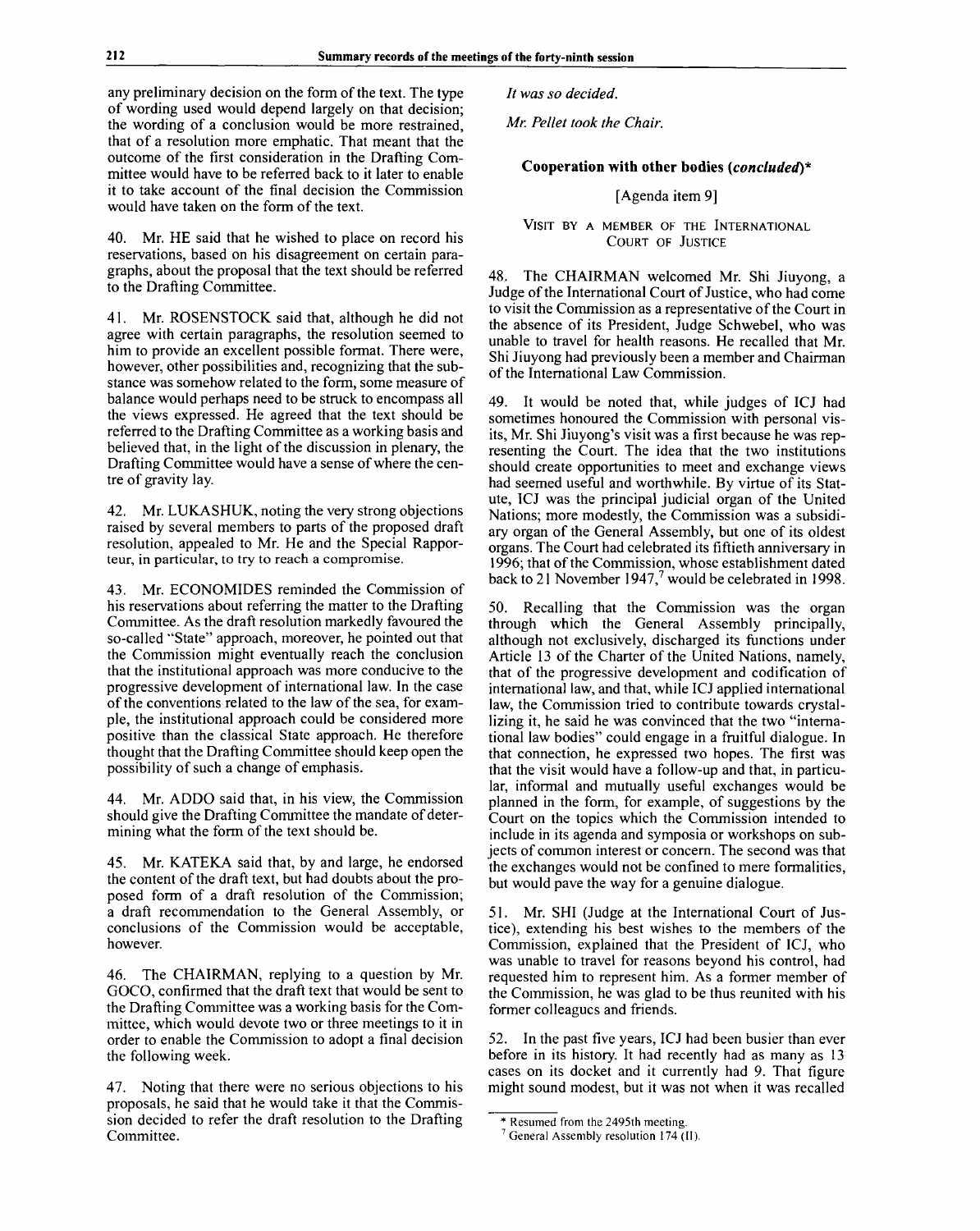that only States could be parties to contentious cases before the Court and that the potential pool of litigants therefore did not exceed 190. To that should be added the United Nations and its specialized agencies, which could request advisory opinions of the Court; they had done so on 23 occasions over the years, the most recent and most important being the advisory opinion on the *Legality of the Threat or Use of Nuclear Weapons?* in response to a question of the General Assembly. Moreover, as the members of the Commission were well aware, the contentious jurisdiction of the Court was consensual; the parties had to agree or to have agreed to the Court's jurisdiction. In many international legal disputes, they did not accept it. Despite those limitations, the Court's current docket was substantial and the nine cases on the list were important ones related to many different areas.

53. The first case, *Maritime Delimitation and Territorial Questions between Qatar and Bahrain?* involved problems of the delimitation of maritime boundaries and the resolution of territorial claims, questions in which the Court had specialized with outstanding success. The second, *Questions of Interpretation and Application of the 1971 Montreal Convention arising from the Aerial Incident at Lockerbie (Libyan Arab Jamahiriya* v. *United Kingdom)?<sup>0</sup>* and the third, *Questions of Interpretation and Application of the 1971 Montreal Convention arising from the Aerial Incident at Lockerbie (Libyan Arab Jamahiriya* v. *United States of America*),<sup>11</sup> dealt with the interpretation of the 1971 Montreal Convention in relation to the alleged involvement of the Libyan Arab Jamahiriya in the Lockerbie air disaster. They raised questions of the powers of the Security Council in relation to treaty rights of a party to a multilateral treaty and questions of extradition and terrorism.

54. In the fourth case, *Oil Platforms (Islamic Republic* of Iran v. United States of America), <sup>12</sup> the Islamic Republic of Iran alleged that the United States had violated a bilateral Treaty of Amity, Economic Relations and Consular Rights by destroying Iranian oil platforms during the Iran/Iraq war. It raised questions not only of treaty interpretation, but of aggression, self-defence, neutrality and the law of war.

55. The fifth case, *Application of the Convention on the Prevention and Punishment of the Crime of Genocide (Bosnia and Herzegovina* v. *Yugoslavia (Serbia and Montenegro*))<sup>13</sup> stemmed from allegations by Bosnia and Herzegovina that Yugoslavia had violated the Convention on the Prevention and Punishment of the Crime of Genocide by directing and promoting acts of "ethnic cleansing" in Bosnia and Herzegovina.

56. The sixth case, *Gabdkovo-Nagymaros Project (Hungary/Slovakia)?<sup>4</sup>* which had been referred to the Court as a compromise, concerned the termination by Hungary on environmental grounds of a treaty with Czechoslovakia, to which Slovakia claimed to be the successor, providing for the construction of dams on the Danube in Slovakia and Hungary. The case raised questions of the law of treaties, State responsibility, State succession and environmental law.

57. The seventh case, *Land and Maritime Boundary* between Cameroon and Nigeria,<sup>15</sup> concerned sovereignty over the peninsula of Bakassi and the demarcation of the boundary between Cameroon and Nigeria.

58. The eighth case, *Fisheries Jurisdiction (Spain* v. Canada),<sup>16</sup> related to Canada's seizure of a Spanish fishing vessel on the high seas in an area in which Canada claimed the right to take protective measures to preserve fish stocks.

59. In the ninth case, *Kasikili/Sedudu Island (Botswana/ Namibia*),<sup>17</sup> referred to the Court on the basis of a compromise, the latter had been asked to determine the legal status of a fluvial island.

60. In 1996, the Court had issued a judgment upholding ;ts jurisdiction in the *Oil Platforms* case, a judgment upholding its jurisdiction in the case concerning the *Application of the Convention on the Prevention and Punishment of the Crime of Genocide* and an order of provisional measures in the case concerning the *Land and Maritime Boundary between Cameroon and Nigeria.* It had also handed down two advisory opinions, one finding that WHO lacked authority to request an advisory opinion on the *Legality of the Use by a State of Nuclear Weapons in Armed Conflict*,<sup>18</sup> and the other dealing in terms that could not be summed up in one phrase with the complex and sensitive question of the *Legality of the Threat or Use of Nuclear Weapons.* It was currently working on the complex Gabäkovo-Nagymaros Project case, for which the oral hearings had recently been completed. For the first time since PCIJ had visited the banks of the Meuse 60 years previously, the Court had paid an on-site visit to the disputed dam sites on the Danube.

61. It could be gathered from the description of its role and most recent decisions that ICJ had a heavy workload. In recent years, disputes from every continent had been referred to it. But the General Assembly and the Secretary-General had cut the Court's budget for the 1996-1997 biennium so sharply that its functioning was impaired. In particular, it lacked sufficient funds to translate pleadings and provide interpretation for hearings, although, under the terms of its Statute, the Court, its members and parties to cases could work either in English or in French. The root cause of the slashing of the Court's budget—which was of the order of US\$ 10 million a year—was the financial crisis in the United Nations due to the failure of a number of Member States, led by the United States of America in terms of the scale of its arrears, to pay their assessed contributions. The Court, as the principal judicial organ of the United Nations whose budget was entirely funded by the latter, had suffered, like the Organ-

<sup>&</sup>lt;sup>8</sup> See 2496th meeting, footnote 8.

<sup>9</sup>  *Order of 1 February 1996, l.C.J. Reports 1996,* p. 6.

<sup>10</sup>  *Order of 22 September 1995, l.C.J. Reports 1995,* p. 282.  $11$  Ibid., p. 285.

<sup>12</sup>  *Preliminary Objection, Judgment, l.C.J. Reports 1996,* p. 803.

<sup>&</sup>lt;sup>13</sup> See 2478th meeting, footnote 3.

<sup>14</sup>  *Order of 20 December 1994. l.C.J. Reports 1994,* p. 151.

<sup>15</sup>  *Provisional Measures, Order of 15 March 1996, I.C J. Reports 1996,* p. 13.

<sup>16</sup>  *Order of 8 May 1996. l.C.J. Reports 1996,* p. 58.

<sup>17</sup>  *Order of 24 June 1996, l.C.J. Reports 1996,* p. 63.

lx  *Advisory Opinion. l.C.J. Reports 1996,* p. 66.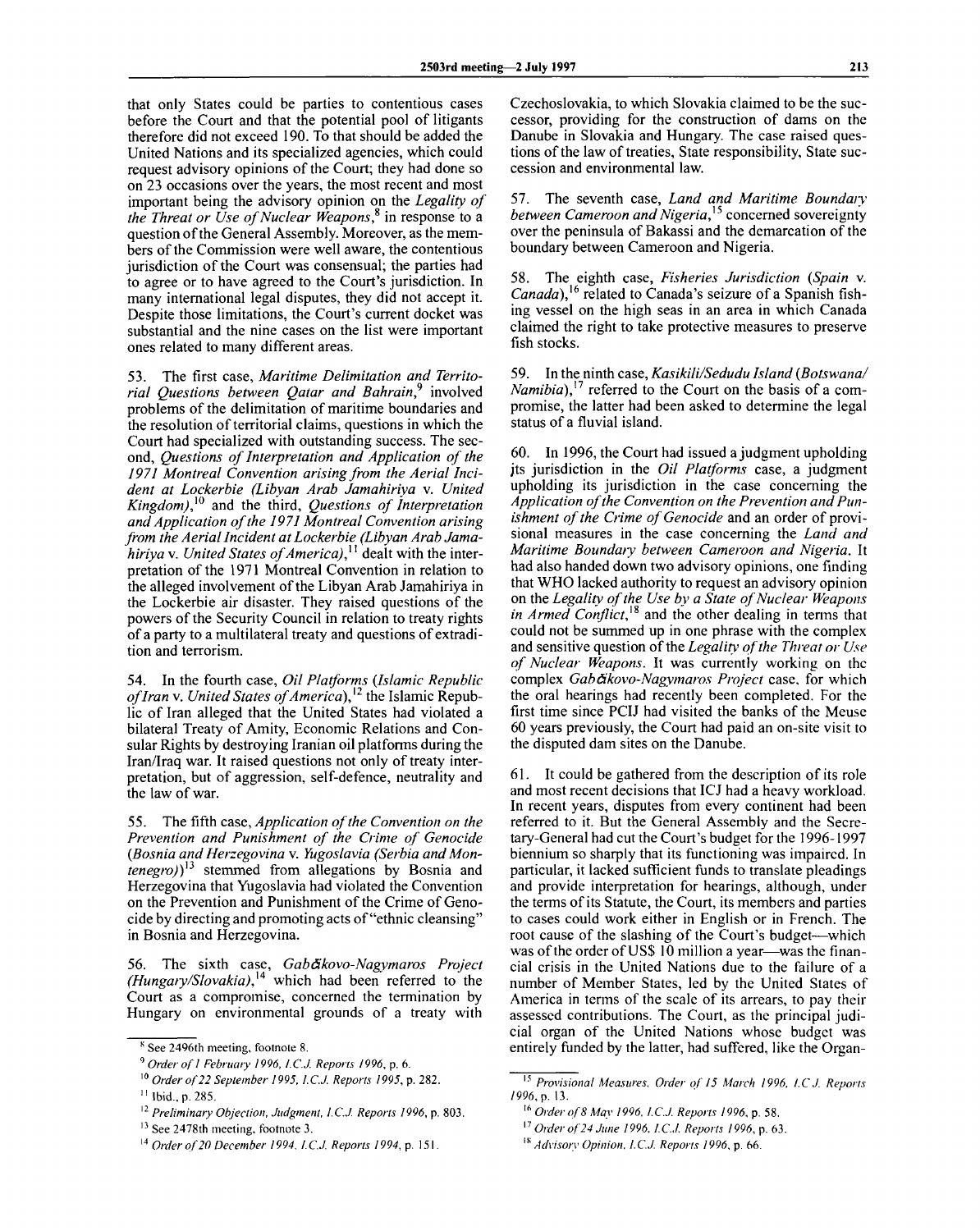ization, from financial deprivation and was working intensively with the Secretary-General and his colleagues to mitigate its financial difficulties. If the Court was adequately funded, it could deal more effectively with certain problems. The publication of judgments and advisory opinions, and especially of pleadings, was very much behind schedule. The Court was short of staff to give its work due publicity. When the written pleadings in a case had been completed, the parties were sometimes kept waiting too long for the oral argument; the hearings were also affected by disquieting delays. The judges of the Court, unlike those of other international courts and some national courts, had no clerks and little personal legal assistance. The legal staff of the Court's Registry was small and assisted the Court as a whole, not the individual judges. Even the judges of the International Tribunal for the Former Yugoslavia<sup>19</sup> were assisted by a clerk, who was paid, of course, by the European Union.

62. At the same time, the Court's working methods were not speedy. They were rightly designed to enable a universal court of 15 judges, representing the world's principal legal systems and civilizations, to deal with cases in such a way as to ensure that the views of all 15 judges were taken into account. Some of those working methods should be reviewed to enhance the Court's productivity without impairing the quality of its work. It was another challenge that the Court was trying to address and, like most of its problems, might not be easy to resolve.

63. On 21 November 1997, the International Law Commission would celebrate the fiftieth anniversary of its establishment. On behalf of the Court, he associated himself with that celebration and paid tribute to the members of the Commission. The Commission's work was of a legislative nature and it had made truly remarkable contributions over the years to the codification and progressive development of international law. A number of law-making or codification conventions adopted under the auspices of the United Nations had been based on drafts prepared by the Commission, in particular the Vienna Convention on Diplomatic Relations, the Vienna Convention on Consular Relations and the 1969 Vienna Convention. The Geneva Conventions on the Law of the Sea were also based on drafts prepared by the Commission and many of their provisions were included in the United Nations Convention on the Law of the Sea.

64. ICJ had always held the Commission's work in very high esteem. It viewed the draft articles produced by the Commission and the reports prepared for it as sources at least as authoritative as the writings of the most eminent publicists. In its decisions in either contentious or advisory cases, the Court often referred to the draft articles formulated by the Commission, the commentaries to the draft articles and sometimes even the reports prepared for the Commission and the records of its plenary meetings. All of them bore witness to the excellent quality of the Commission's work and the fact that the Court viewed the products of that work as evidence of the state of international law.

65. It was also well known that the members of the Court were frequently drawn from the Commission and that the membership of the two bodies was often interchangeable. Mr. Ferrari Bravo, for instance, a former judge of the Court, was currently a member of the Commission. In addition, many members of the Commission often served as counsels for the parties in proceedings before the Court. They were all well acquainted with the procedure and jurisprudence of the Court so that relations between the Court and the Commission were excellent and based on mutual respect. It was to be hoped that the excellent relations between the two would be further strengthened in the years ahead.

66. Mr. FERRARI BRAVO said that he had been a member of the Court for a relatively short period, adding that he had usually voted in the same way as Mr. Shi; he recalled in particular the adoption of the advisory opinion on the *Legality of the Threat or Use of Nuclear Weapons,* which had been such a divisive case in the Court. The influence of ICJ extended far beyond its judgments or advisory opinions in that, even when it ordered preliminary measures or indicated provisional measures, it shaped the action taken by States, encouraging them in some cases to continue and in others to discontinue the proceedings. There were instances in which preliminary requests and objections were designed to test the Court, one such case probably being the *Oil Platforms* and another that concerning the *Application of the Convention on the Prevention and Punishment of the Crime of Genocide.* The latter case could be viewed as an attempt to extend the scope of the Convention and to place the Court on the same footing as a war crimes tribunal. However varied the cases referred to the Court and the questions it was called upon to answer, the work of the Commission had always been a source of inspiration. That was undoubtedly the most important aspect of cooperation between the Court and the Commission.

Mr. Sreenivasa RAO said that, just as the Court, according to Mr. Shi, sometimes based certain decisions on the Commission's work, the Commission in turn frequently referred in its own work to the Court's judgments and opinions. The mutual respect felt by the two institutions could be attributed to common interests, the consensual element in the work of both, the persuasion that they used to secure the recognition and application of international law and the culture of promotion of the rule of law and justice that they shared.

68. Mr. HE, thanking Mr. Shi for his statement, said that he deserved particularly warm congratulations on his role in the negotiations between China and the United Kingdom on the return of Hong Kong to China. He commended the major legal contribution that had been made to the success of the transfer.

69. Noting the recent creation of the International Tribunal for the Former Yugoslavia, the International Tribunal for Rwanda<sup>20</sup> and the establishment of the International Tribunal for the Law of the Sea,<sup>21</sup> he inquired about future relations between the Court, which had often considered law of the sea cases in the past, par-

<sup>&</sup>lt;sup>19</sup> See 2502nd meeting, footnote 11.

<sup>&</sup>lt;sup>20</sup> Ibid., footnote 12.

 $21$  See SPLOS/14, paras. 13-31.